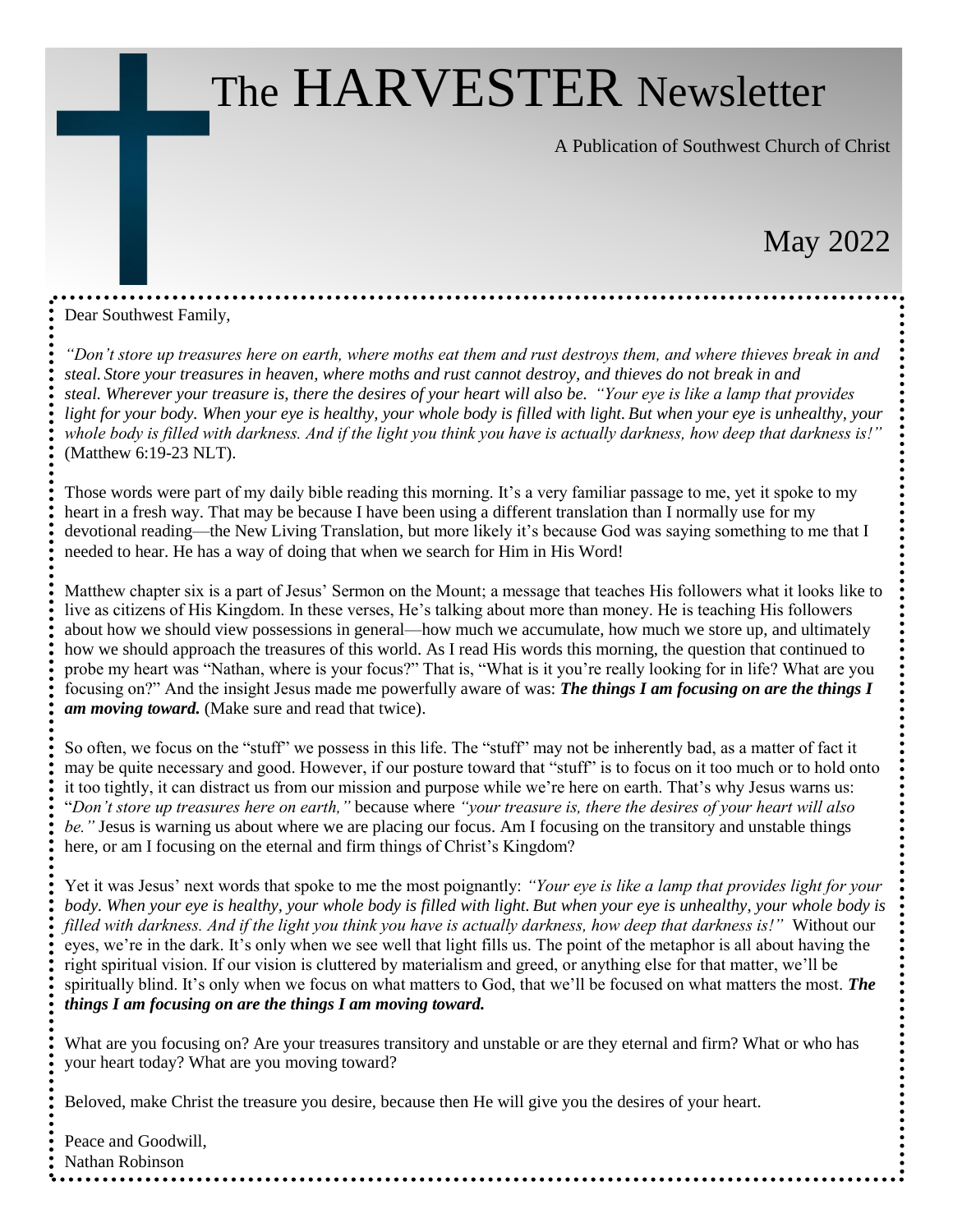# **Events & Information**

### **Monthly Figures**

In- Service Attendance:

| $\Omega$ | $\sqrt{2}$<br>τ≀ - | $\sim$<br>◡ | -     |   |  |
|----------|--------------------|-------------|-------|---|--|
| U        |                    | Δ           | 1 1 J | v |  |

*"And they devoted themselves to the apostles' teaching and the fellowship, to the breaking of bread and the prayers"* (Acts 2:42). Thank you for your faithfulness church! We continue to have several folks watching online each week. Please continue to pray for our church family – both those in corporate worship and those being reached by our online ministry.

### **Deacon's List:**

Chair: Audio/Visual: Jared Friedrichsen Secretary: Mike Bunn Parsonage: Maintenance: Lynn Hounshel Special Projects: TBD, Lynn, and Phil Friedrichsen Benevolence: Tony Storad Church (Building): Lynn Hounshel

We are continually blessed by the generosity of God's people. Thank you for your continued financial support so that we may meet the needs of our ministry staff, missionaries, benevolence ministry, and the general ministry of the church. For your convenience, we would like to remind you that online giving is available through our secure internet portal at *https://swccbarberton.com/giving.*

Thank you, church family, for your ongoing support of Southwest Church of Christ!

| <b>Weekly Need:</b> | <b>Weekly Need:</b> |
|---------------------|---------------------|
| General: \$3,600    | Missions: \$442     |

- Graduation Sunday: Save the date- June 5<sup>th</sup>. More information to come. See the Sunday bulletin or talk to Cindy Weaver in the church office.
- **VBS is coming soon!:** Monday June 13<sup>th</sup> through Friday the 17<sup>th</sup>. There will be two meetings in May right after church: 5/1 and 5/22. Let Dan know if you're interested in volunteering. All help is welcomed!
- **B.A.C.M. Food Pantry item for May:** Canned ravioli, beef stew, or chili with meat. Place items in the kitchen inside the BACM box.
- **Scrapbooking:** The group will not be meeting for the month of May. Check back for information regarding next month.
- **"Senior Moment":** The May "Senior Moment" will be a potluck at noon at our church on May 17<sup>th</sup>, followed by a slide show presentation by Annette Palmer called, "Trees, God's Hint to Humanity". If you are 55 or over, please join us and bring a covered dish to share. Questions? See Karen Rummer.
- **Soup Kitchen:** Southwest members will be helping on Tuesday 5/31. Thank you for your willingness to serve for Christ's kingdom! Any questions, see Terry Trump.
- **Wednesday Night Live:** Coffee and fellowship begins at 6pm, and studies at 6:30pm. All ages are encouraged to attend. This is an excellent opportunity to bring your friends, family, or neighbors and get them plugged into learning God's Word. Our current series for the adult group is "The Prayers of Paul" led by Nathan Robinson.
- **Tuesday Morning Ladies Study:** Tuesday mornings at 10 am. We are using Jean E. Syswerda's book "Women of the Bible". Cost of the book is \$12. Questions, call Karen Rummer 330-671-7463.
- **Rahab Ministries:** They are a faith-based ministry devoted to rescuing and restoring victims of human trafficking. Please consider supporting this ministry financially. Checks may be sent to: Rahab Ministries, One Center for Leadership, 901 Tuscarawas Street, E. Canton, OH 44707
- **Looking for support?** Elders are available after every Sunday worship service, or by contacting the church office, to speak with you regarding prayer requests or offer spiritual guidance for your concerns. In addition, if you are sick or unable to make it to worship due to your health concerns, we would love to bring communion to you and have someone pray with you. Please contact the church and let us know how we may serve you.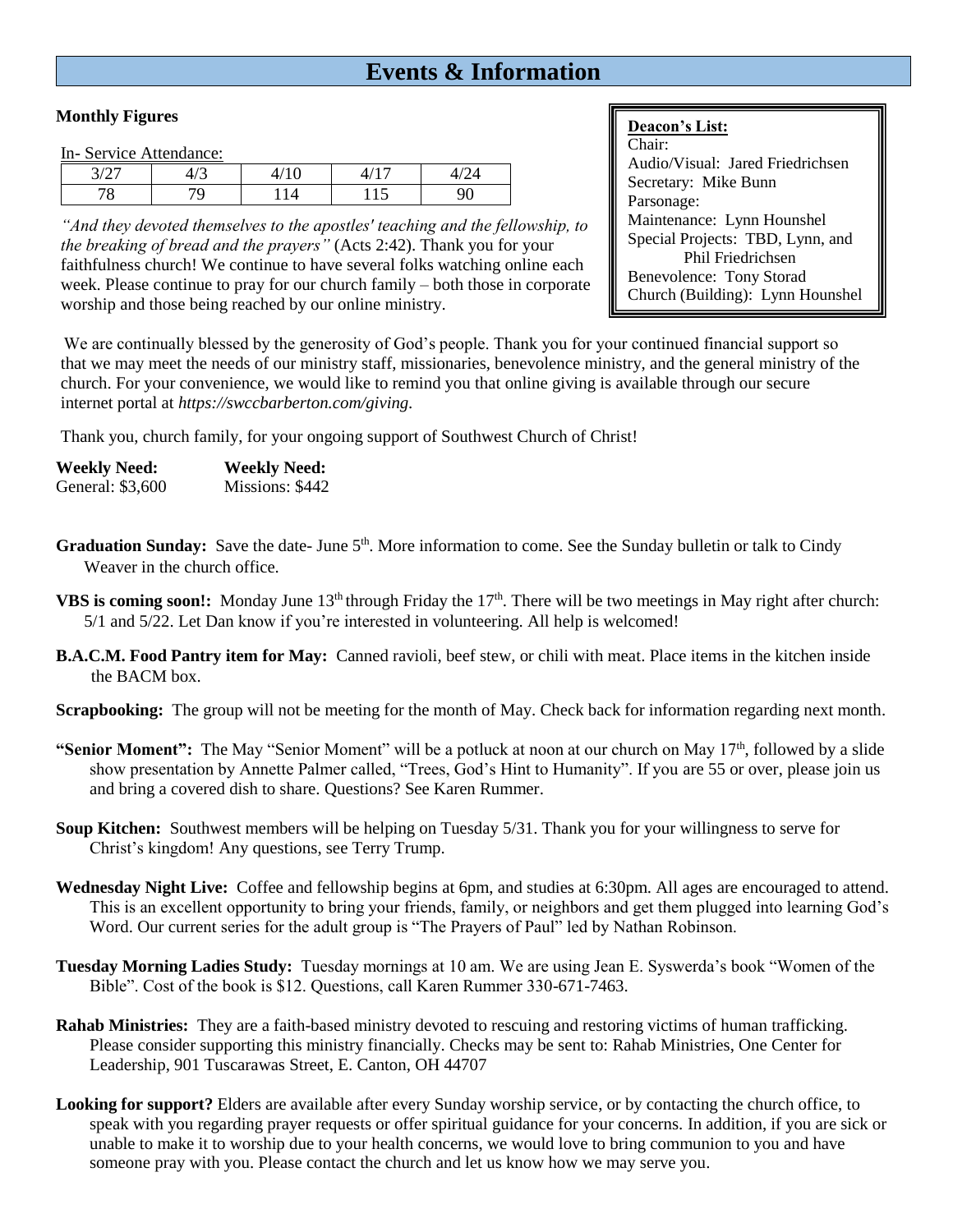| MOL |
|-----|
|     |

| Sunday                                                  | Monday                | Tuesday                                                   | Wednesday                                                                                                                                                      | Thursday                          | Fríday | Saturday                     |  |  |
|---------------------------------------------------------|-----------------------|-----------------------------------------------------------|----------------------------------------------------------------------------------------------------------------------------------------------------------------|-----------------------------------|--------|------------------------------|--|--|
| VBS Meeting<br>$Jr.$ & $Sr.$<br>High Youth<br>Group     | $\overline{2}$        | $\overline{3}$<br>Women's<br>Bible Study                  | 4<br>WNL                                                                                                                                                       | 5<br>National<br>Day of<br>Prayer | 6      | 7                            |  |  |
| 8<br>Mother's<br>Day                                    | 9                     | 10<br>Women's<br>Bible Study                              | 11<br>WNL                                                                                                                                                      | 12                                | 13     | 14<br>APS "Walk for<br>Life" |  |  |
| 15<br>Youth Group<br>tríp to<br>Round Lake              | 16                    | 17<br>Women's<br><b>Bible Study</b><br>"Seníor<br>Moment" | 18<br>WNL                                                                                                                                                      | 19                                | 20     | 21                           |  |  |
| 22<br>VBS Meeting<br>$Jr.$ & Sr.<br>High Youth<br>Group | 23                    | 24<br>Women's<br>Bible Study                              | 25<br>WNL                                                                                                                                                      | 26                                | 27     | 28                           |  |  |
| 29                                                      | 30<br>Memoríal<br>Day | 31<br>Women's<br><b>Bible Study</b><br>Soup Kitchen       | "And whatever you do, whether in word or deed,<br>do it all in the name of the Lord Jesus, giving<br>thanks to God the Father through him."<br>Colossians 3:17 |                                   |        |                              |  |  |

|      | <b>BIRTHDAYS:</b>       |        | <b>ANNIVERSARIES:</b>  |
|------|-------------------------|--------|------------------------|
| 5/1  | Eli Giovanni            | 5/6    | Craig & Debbie Easterd |
| 5/6  | <b>Woody Wilson</b>     | 5/8    | Ken & Treasure Kriston |
| 5/9  | <b>Garland Carr</b>     | $5/25$ | Aaron & Kayla Elliott  |
| 5/10 | <b>Chrissy Roy</b>      |        |                        |
| 5/11 | <b>Bourne Phy</b>       |        |                        |
| 5/15 | Darlena Wise            |        |                        |
| 5/16 | Dan Washburn            |        |                        |
| 5/17 | <b>Karen Mercer</b>     |        |                        |
| 5/18 | <b>Sally Weber</b>      |        |                        |
| 5/20 | <b>Tyler Roy</b>        |        |                        |
| 5/20 | <b>Ethel Steele</b>     |        |                        |
| 5/23 | <b>Cassidy Washburn</b> |        |                        |

| <b>BIRTHDAYS:</b> |                     | <b>ANNIVERSARIES:</b> |                          |  |
|-------------------|---------------------|-----------------------|--------------------------|--|
| 5/1               | Eli Giovanni        | 5/6                   | Craig & Debbie Easterday |  |
| 5/6               | <b>Woody Wilson</b> | 5/8                   | Ken & Treasure Kriston   |  |
| 5/9               | <b>Garland Carr</b> | 5/25                  | Aaron & Kayla Elliott    |  |

Did you have a birthday or anniversary this month that we missed? Would you like to have your special day added to our calendar? Write your name, the occasion, and the date on the prayer tab in the bulletin. Place the tab in the offering plate on any Sunday. Or you may send an email to: kdbusch15@gmail.com, and I will gladly include your information.

**Do you know someone who would positively benefit from reading The HARVESTER? Our newsletter is now available on the Southwest Church of Christ webpage under the Ministries tab.**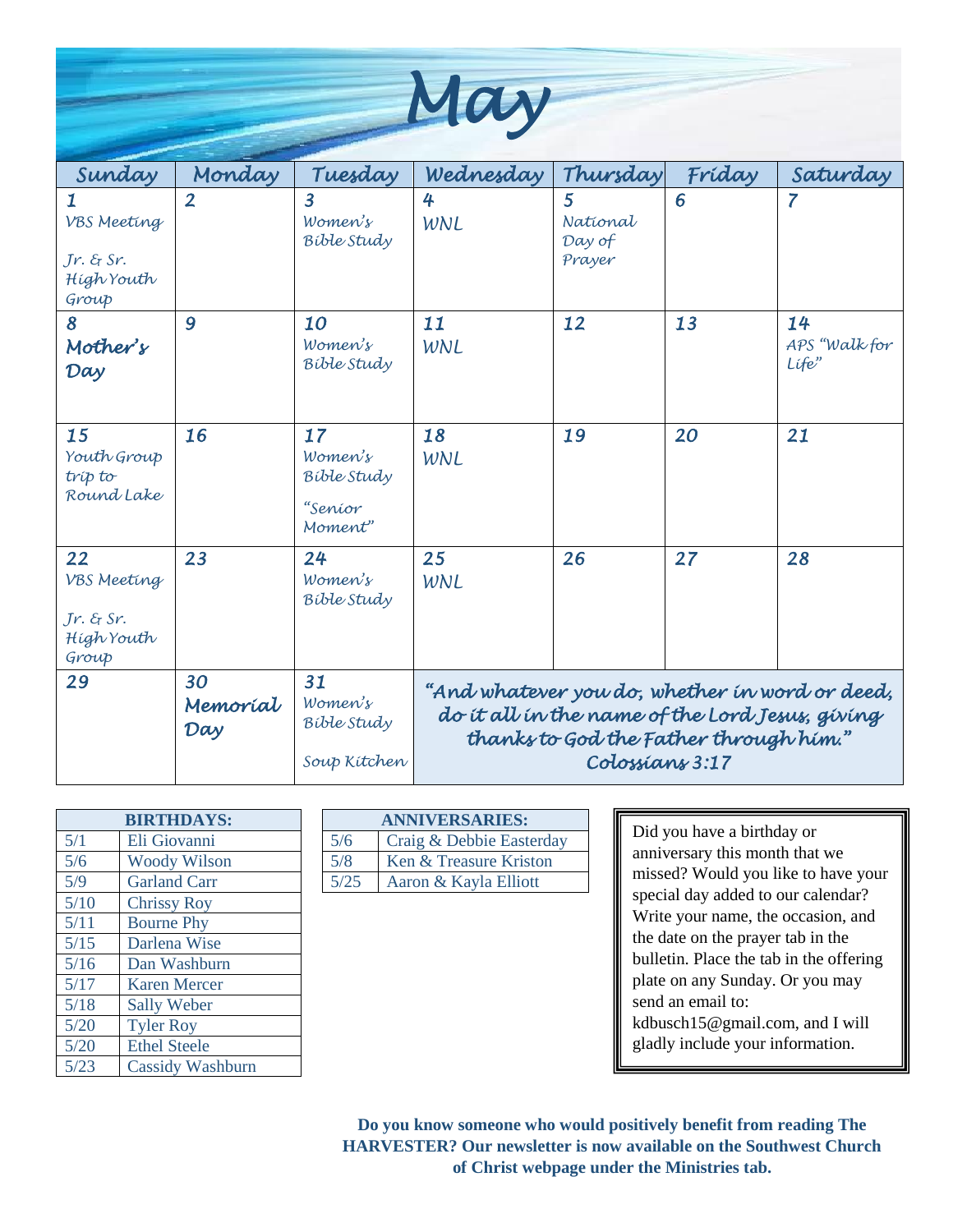# Growing Your Faith **Kids Korner**

*"Look at the birds of the air; they do not sow or reap or store away in barns, and yet your heavenly Father feeds them. Are you not much more valuable than they?" Matthew 6:26* 

**Spend time with the Lord each day this month by reading the following scriptures. To help commit them to memory, write in a journal or notepad and review daily.**

| <b>MAY 1:</b>  | Colossians 1:3-7          |
|----------------|---------------------------|
| $MAY$ 2:       | Colossians 3:15-17        |
| $MAY$ 3:       | I Thessalonians 5:15-22   |
| MAY 4:         | Deuteronomy 6:4-9         |
| $MAY$ 5:       | John 14:1-4               |
| <b>MAY 6:</b>  | John 14:15-21             |
| $MAY$ 7:       | Psalm 27:1-5              |
| <b>MAY 8:</b>  | Psalm 27:6-14             |
| <b>MAY 9:</b>  | Psalm 91:1-8              |
| <b>MAY 10:</b> | Psalm 91:9-16             |
| <b>MAY 11:</b> | Psalm 23:1-6              |
| <b>MAY 12:</b> | Psalm 121:1-8             |
| <b>MAY 13:</b> | Psalm 67:1-7              |
| <b>MAY 14:</b> | Isaiah 55:1-7             |
| <b>MAY 15:</b> | <b>Isaiah 55:8-13</b>     |
| <b>MAY 16:</b> | $2$ Corinthians $5:11-14$ |
| <b>MAY 17:</b> | 2 Corinthians 5:15-21     |
| <b>MAY 18:</b> | John 15:1-5               |
| <b>MAY 19:</b> | John 15:6-11              |
| <b>MAY 20:</b> | John 15:12-17             |
| <b>MAY 21:</b> | Psalm 126:1-6             |
| <b>MAY 22:</b> | Psalm 19:1-6              |
| <b>MAY 23:</b> | Psalm 19:7-14             |
| <b>MAY 24:</b> | Psalm 73:21-26            |
| <b>MAY 25:</b> | <b>Isaiah 40:1-6</b>      |
| <b>MAY 26:</b> | <b>Isaiah 40:7-11</b>     |
| <b>MAY 27:</b> | Isaiah 40:12-17           |
| MAY 28:        | Isaiah 40:18-21           |
| <b>MAY 29:</b> | Isaiah 40:22-26           |
| <b>MAY 30:</b> | Isaiah 40:28-31           |
| <b>MAY 31:</b> | Isaiah $41:1-4$           |

Scripture list courtesy of www.swtblessings.com



**"And my God will meet all your needs according to the riches of his glory in Christ Jesus." Philippians 4:19**

**Find the underlined words from the verse above in the word-search below.** 

|              |  |  | $G \mid L \mid A \mid S \mid N \mid B \mid D \mid F \mid H \mid A \mid J$ |                   |             |
|--------------|--|--|---------------------------------------------------------------------------|-------------------|-------------|
|              |  |  | $K   O   N   M   E   E   T   O   P   C   S$                               |                   |             |
|              |  |  | $T   G   D   Y   E   4   H   U   W   C   R$                               |                   |             |
|              |  |  | $A \mid L \mid L \mid Z \mid D \mid 1 \mid E \mid A \mid C \mid O \mid I$ |                   |             |
|              |  |  | $E$   O   G   I   S   4   Y   O   U   R   C                               |                   |             |
|              |  |  | $K   R   M   O   L   R   S   V   T   D   H$                               |                   |             |
|              |  |  | $A$   $Y$   $H$   $L$   $Y$   $B$   $4$   $1$   $9$   $I$   $E$           |                   |             |
|              |  |  | $P$ H I L I P P                                                           | $I$ $A$ $N$ $S$   |             |
|              |  |  | E W S J E S U                                                             | $S \mid N \mid G$ | $\bf K$     |
| $\mathbf{I}$ |  |  | O C H R I S T D U                                                         |                   | $\mathbf B$ |